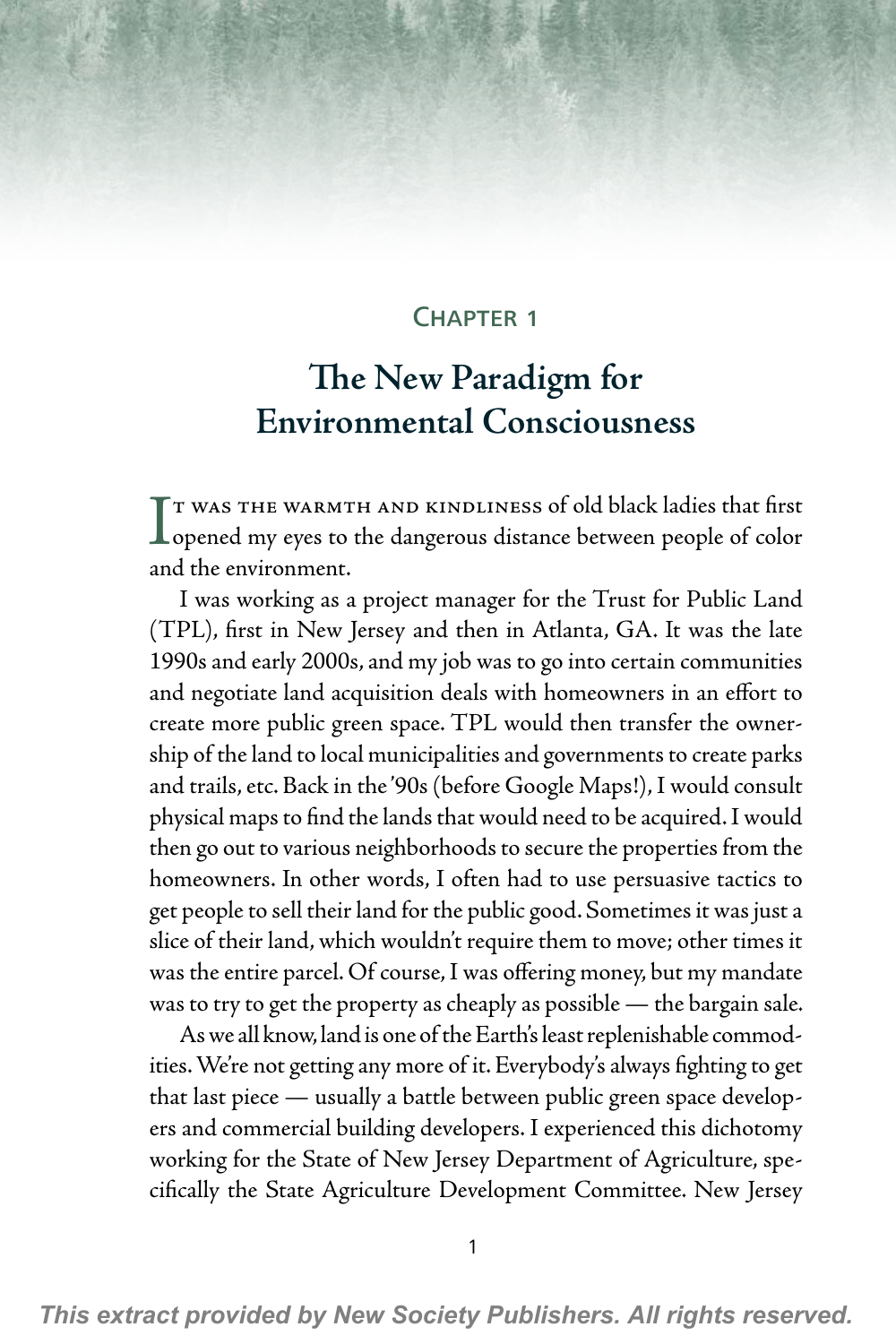was way ahead of its time: In the late '90s, I went to work every day in a state-owned electric car, then visited farmland across south Jersey, negotiating transferred development rights (TDRs) for farmers who were experiencing financial hardship. Most of these farmers were on the brink of selling their precious land to developers in exchange for cash. Therefore, giving them cash in exchange for their development rights on portions of the land was a win-win situation. I had a sense of urgency about the work because I knew if I didn't get there first, the land could be lost to yet another rapacious builder devouring land for profit.

But early on, I realized I had a problem. I was about 30 years old working at TPL, but I probably looked like I was barely in my 20s. In many of the neighborhoods where we were seeking land, the homeowners were primarily African American. This was especially apparent when I moved to Atlanta in 2005 and was working to acquire the land that would become the popular Beltline, the 22-mile abandoned railroad that rings the city. This was also the case while working for the PATH Foundation to negotiate easements for multi-use trails. Many of these neighborhoods were majority black, where I'd knock on the door time and again and find myself facing an older black woman who looked like my grandmother. The second they saw my face, they had immediate trust; I probably reminded them of a daughter or niece. After I got inside, I'd see that smile of familiarity, of comfort, of trust, spread across their face.

In my mind we were supposed to be engaged in a hard-nosed, bare-knuckles negotiation. The kind of negotiating I was trained to do in law school. But there I was sitting across from my grandmother. Law school didn't train me for that. I would explain what was going on, why we were interested in their land, and at first I'd get a lot of quizzical stares. "Wait, you want to do what, baby?" They had no clue what I was talking about, nor any idea that they were sitting on land that could potentially be valuable.

They'd tell me, "Oh baby, whatever you think I need to do, you go ahead and do that." I'd be thinking, Noooooo! I need to negotiate against you!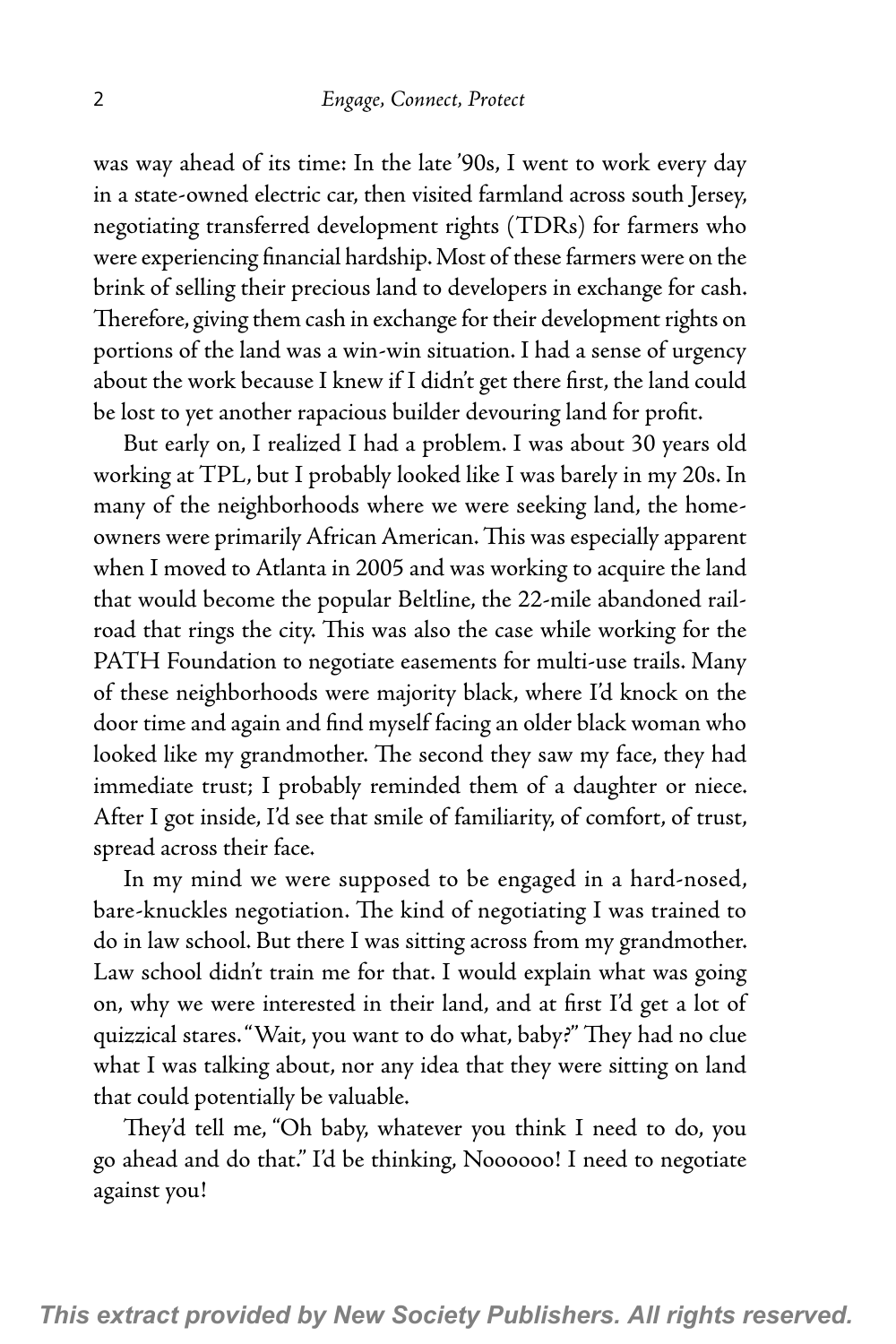After all, my job was to get the land for under the market value, ideally for bargain-basement prices. That's certainly what the nonprofit organization, the Trust for Public Land, was looking for, what they've been trying to do since their founding in 1972, two years after I was born. But these older black women were so instinctively trusting of me, almost immediately warm and affectionate toward me, that they were not providing me with the adversary I felt like I needed for their own protection. If they just gave me what I wanted, had I stepped across some kind of ethical line? That was my constant worry. It created a weird dynamic that I was very uncomfortable with. I'd sometimes even ask them if there was somebody else in their lives who could speak on their behalf, like a daughter or nephew somewhere who handled their affairs. If they told me there was, I'd call up that person and hope to negotiate with them. Maybe I'd get a tougher adversary one that could get them what the land was actually worth.

But throughout the entire encounter, I would realize they had absolutely no idea what was going on, what kind of value they had on their hands. Most of them didn't follow the news reports or the talk in the business world about what was in store for their neighborhood. The savvier ones would figure out that their land was in the middle of something big that was pending, and they'd provide more difficult negotiations. And then there were the speculators and the developers, who would often be trying to get the land before we did. If they could acquire it first, we'd have to buy the land from them. For our purposes, that was the worst-case scenario. It got to the point where organizations like TPL that acquired land decided to stop publishing their proposed land use plans because it got too difficult to complete projects without having to spend far beyond their budgets for acquisition.

Eventually I decided the dynamic for me in these land acquisition negotiations was too much; I left that job. But on my way out, I realized that I was in a unique position to do something about the information deficit I was observing. I needed to find a way to educate the people in these African American communities about the importance of preserving land and about their inadequate access to public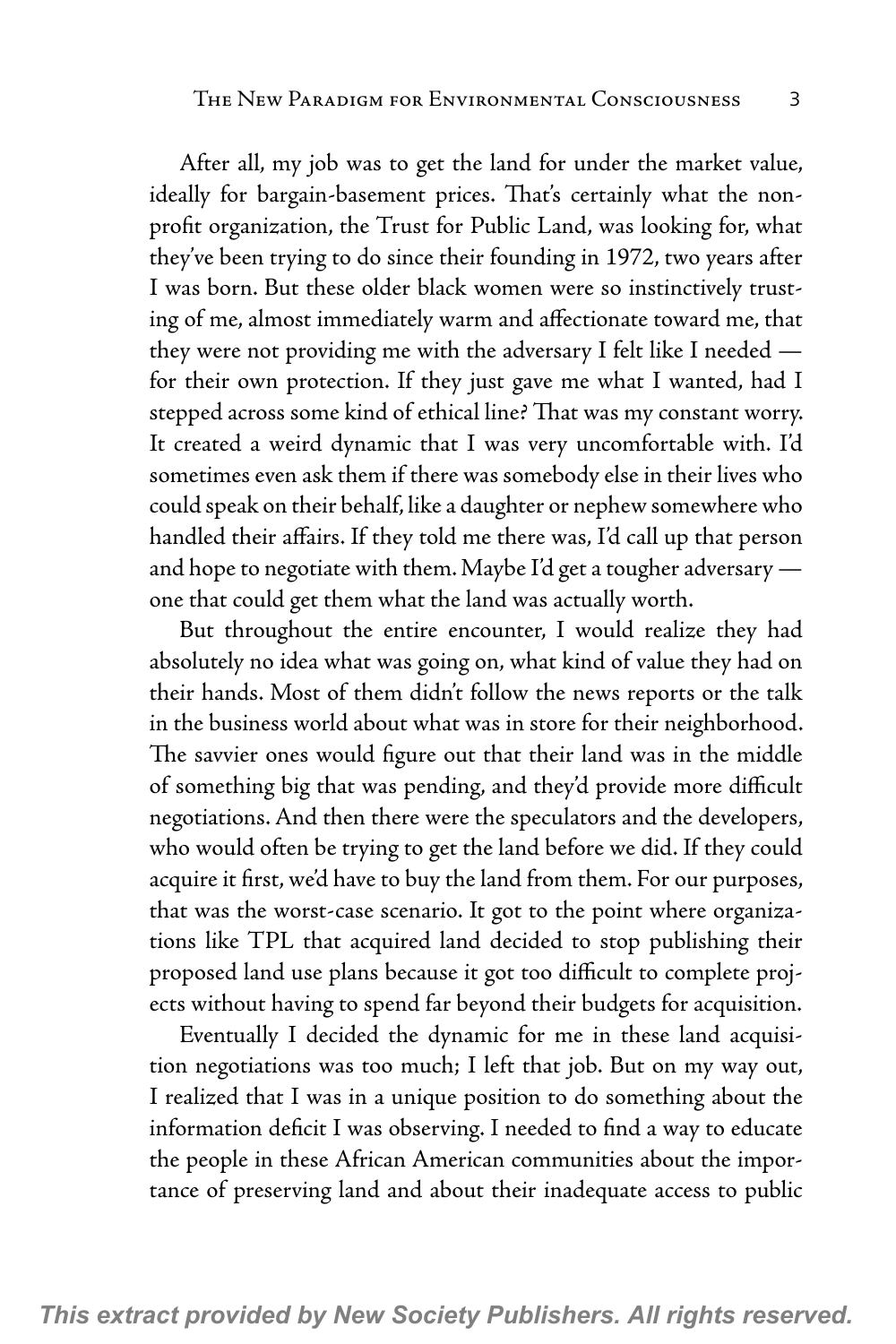parks, particularly for their children. Thankfully, PATH Foundation gave me the opportunity to work as a consultant as I began to think about how I could do something about this glaring problem.

I was tired of the dissonance I would feel when I'd walk into meetings concerning the environment or farmland preservation and be the only black person in the room. All eyes would turn toward me and linger. I knew what everyone was thinking: What are *you* doing here? Eventually I started asking myself the same question: What *am* I doing here? I distinctly remember being in meetings and having out-of-body experiences, looking at myself, wondering: Is there a purpose for you being in this room with all of these white folks? They clearly don't want you here.

However, I knew that unless we started early in teaching young people of color about the importance of being stewards of the Earth, it would be too late by the time they became adults and the imbalances I witnessed would continue. I looked around and saw that no one was teaching this to black and Latino kids — not to mention Native American children. We all have to live on this planet, and we all care about preserving it, so why was it seen as an issue just for wealthy white people? And then I cast my mind back to law school, and how incensed I was as a Fellow at the Center for Governmental Responsibility, learning about environmental justice issues, such as how wastewater treatment plants, sewage plants, and landfills were disproportionately located in communities of color across the US. The environment was incredibly relevant to black people in so many ways.

That's how the Greening Youth Foundation (GYF) was born, through my revelation that my people were the victims of a massive information gap. The environment wasn't just a white issue, and it was about more than saving polar bears or melting ice caps. There were a multitude of environmental issues right here in front of us — and if we were going to make change, we had to stop operating in these segregated silos and bring everyone into the conversation.

It started on Earth Day 2008, at Brookwood Elementary, the elementary school my sons, Miles and Cole, were attending in Gwinnett County, Georgia, a suburb about 40 minutes east of Atlanta. It's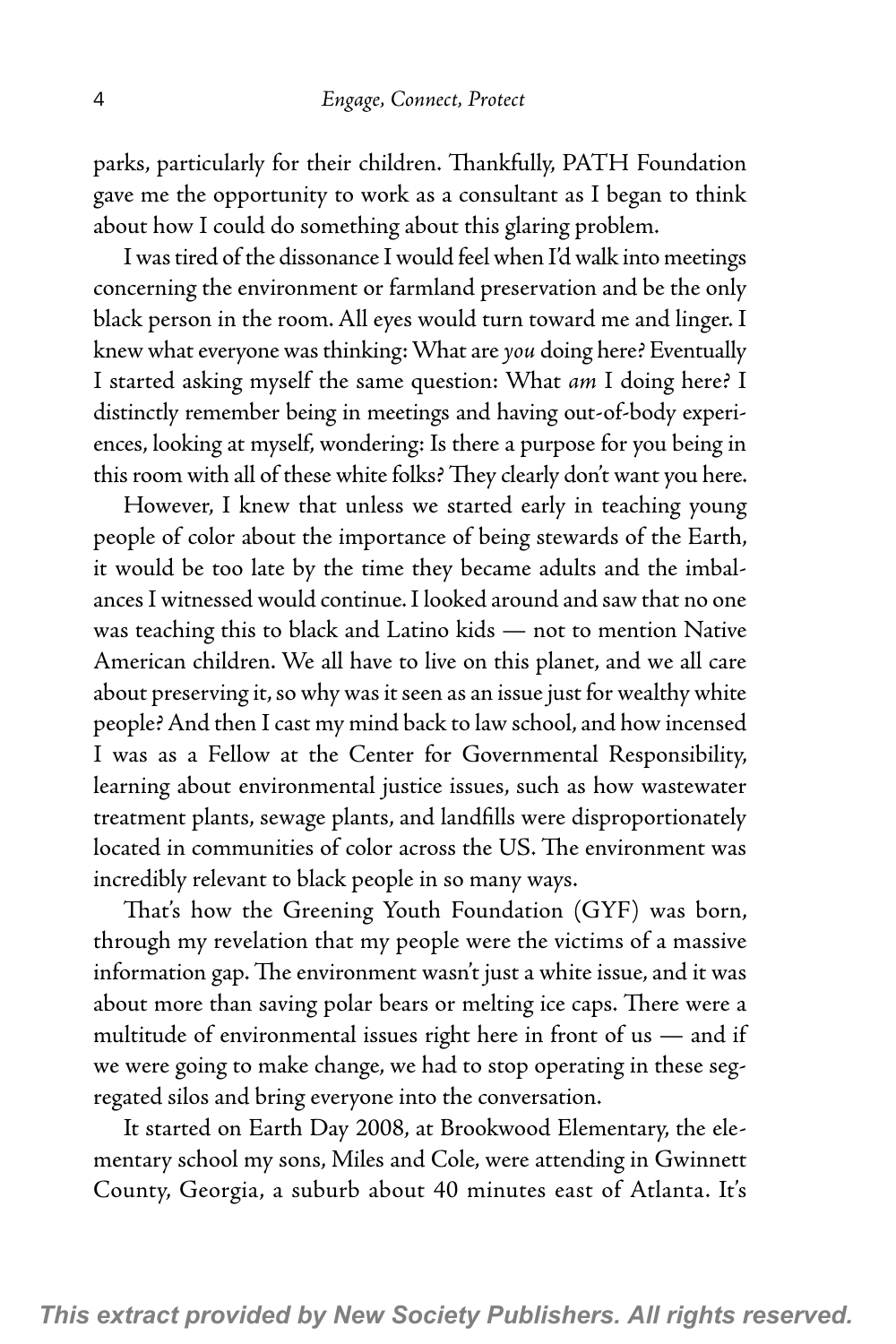astounding to me when I think back over the past decade to recall that my now-global, multimillion-dollar nonprofit started at a class with a couple of dozen five-year-olds. The after-school environmental club, which my father dubbed EcoForce (cool, right?), consisted of a bunch of energetic, mostly white schoolchildren who quickly bought into the idea that protecting and preserving their environment was in their hands. They were willing and eager "stewards." They scoured the school to make sure teachers and classes were recycling all relevant materials, such as paper. They immediately went home and got their parents and families on board. The support we got from the school community was quick and incredibly encouraging. Moms and dads wanted to know what they could do to help the EcoForce club in whatever way they could. They told me their kids banned them from using plastic bags at the supermarket; the little ones would chastise them when they failed to bring reusable bags.

During one of our routine walks, I asked my neighbor, Ruth Kitchen, a lovely and talented white woman who also happened to be a



*Ruth Kitchen and Angelou Ezeilo with first GYF environmental education class.* Credit: Greening Youth Foundation archives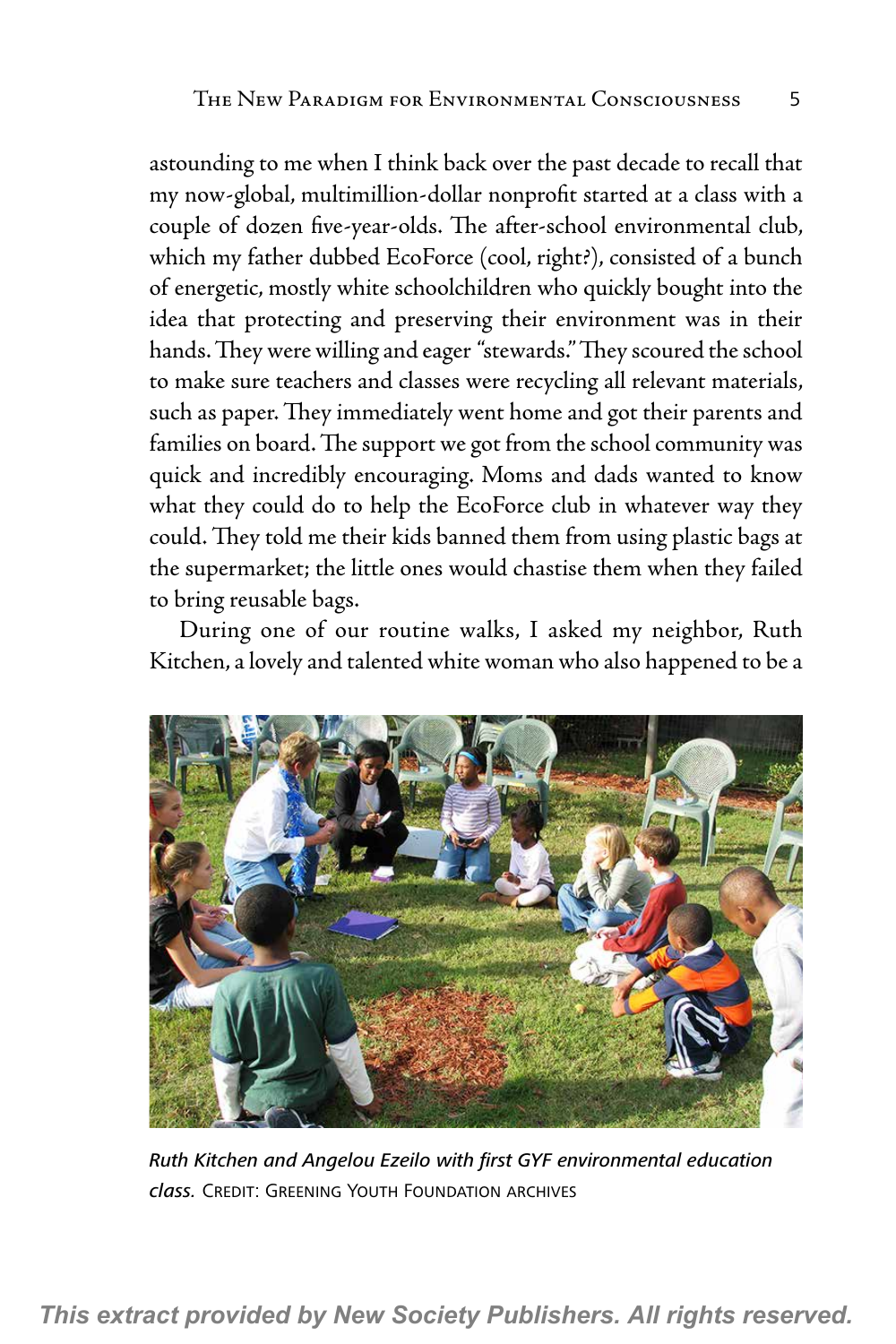teacher, to help me create a K–6 curriculum that schools could utilize to teach children about the importance of them becoming stewards of the Earth. We incorporated music, art, games — our focus was to make it accessible to children by making it fun. When we went into elementary schools in Gwinnett, we were so thrilled to see the curriculum working. The kids were naturally drawn to the message and the call to action. I knew I was on to something.

At this time, we asked my husband, James, who had a thriving law practice in Newark, New Jersey, to help us establish the best legal structure for this new birth we now called Greening Youth Foundation. We also asked a neighborhood friend, Mike Fynn, an engineer, to join our volunteer team. At the time, Mike was appropriately deemed our Technical Director as he would go into schools where the EcoForce clubs were conducting recycling audits. He would break each school into quadrants — participating students would be responsible for promoting recycling in their specific quadrant — and see how effective the club was in reducing waste. James, being the master negotiator, led our negotiations with a recycling company that would come to the school and retrieve the recyclable materials, weigh them, and report back to the school and the students how much trash was diverted from the landfills through their efforts. We would deliver a report card to each school, which excited the young people to no end. They were hypermotivated to get a good grade on the report card — a concept they knew all too well.

We ran into an obstacle that illustrated just how difficult it would be to truly bring about a change in thinking. The school district had already negotiated contracts with waste removal companies — so even though we were trying to help them save money, they saw little benefit from our efforts. "Eh, we already negotiated the rate with them," was their response.

But we could see that the young people were feeling empowered, realizing that even elementary schoolchildren in a Georgia suburb could help save their planet. We even brought in celebrities to ratchet up the excitement level. Ovie Mughelli, who was an All-Pro fullback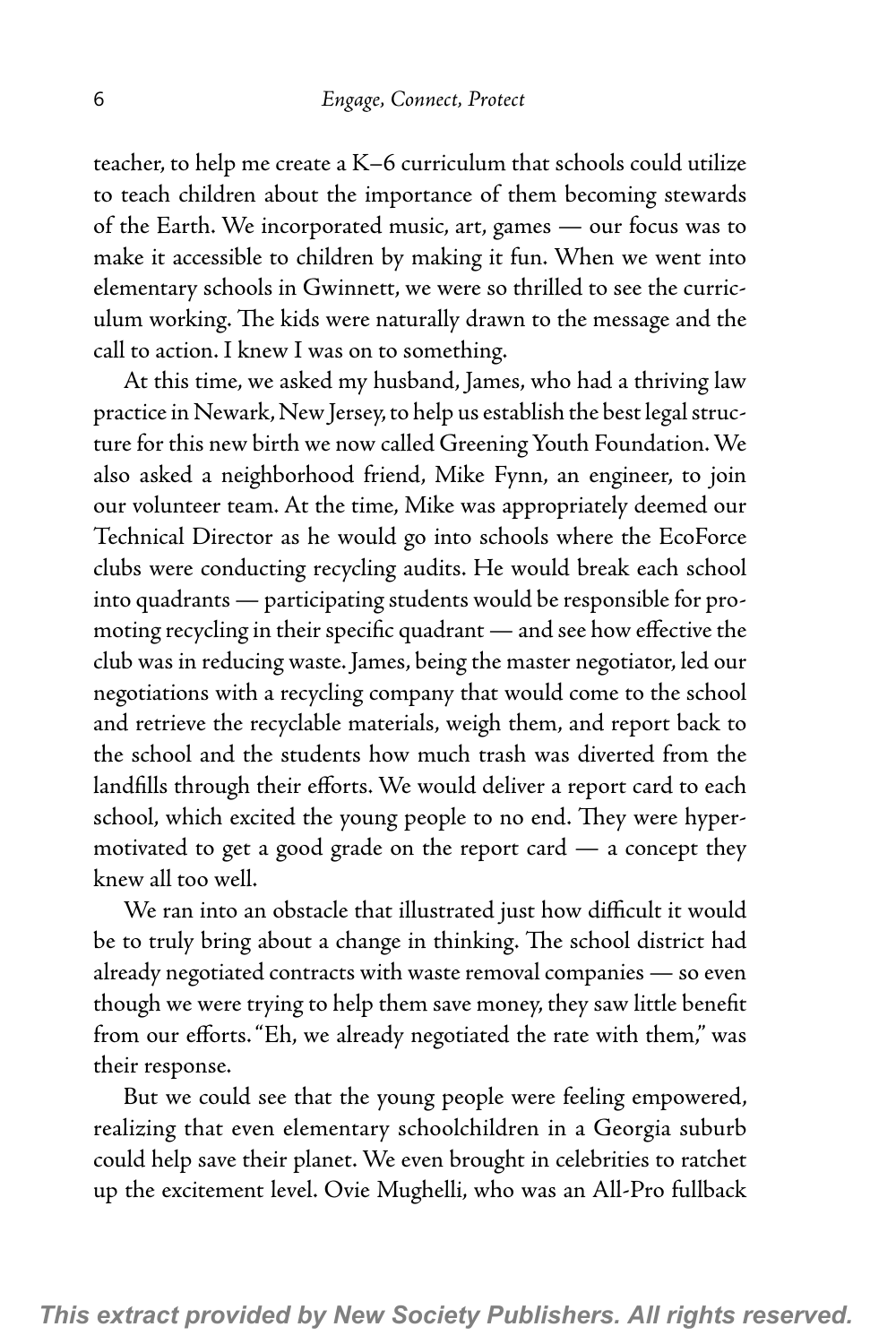for the Atlanta Falcons at the time, was a huge supporter of our efforts, making numerous trips to elementary schools to encourage their recycling efforts. Our big culminating event was the Earth Day Fun Festival. It included recycling parades that featured throngs of children dressed in adorable costumes they had created with recaptured recycled materials, environmentally focused vendors, old-school games, rides, and food. It was a hit. We had done it — children were being environmentally aware while having fun.

It was all good, all encouraging, giving our team of four and the volunteers (Christy Kearney stands out in particular) who were helping us all kinds of warm feelings about the work we were doing. But I soon realized that, to a large extent, I was working with the same population that had always been perceived as the environmental activists — wellto-do white folks. After all, the reason I had decided to throw myself into this project was because of what I had seen in the poorer Atlanta and New Jersey neighborhoods where the residents looked like me. I was grateful for the reception I had gotten in Gwinnett, but if I was really going to activate my mission and start changing the paradigm of who knows about and who cares about the environment, I knew I needed to go back to those Atlanta neighborhoods.

It wasn't very long after we started presenting our curriculum in Atlanta that we realized we had made a mistake in not taking a fresh look at the materials we had created. Ruth is as earnest and excited about this as they come, but as she stood in front of the classroom strumming an acoustic guitar and singing to a room full of black kids, they stared at her with a quizzical, bemused look on their faces. Some of them looked at me, as if to say *Really*? I felt a jolt of panic. This was not going to work for them. I was making the same miscalculation that schools had been making with black and brown kids for decades: not assessing whether the material had any cultural relevancy for them. By using a white woman playing an acoustic guitar and curriculum materials that didn't include illustrations of brown children, I was telling them that I didn't care enough about them and their culture to tailor materials to them. It was certainly what they were used to — but it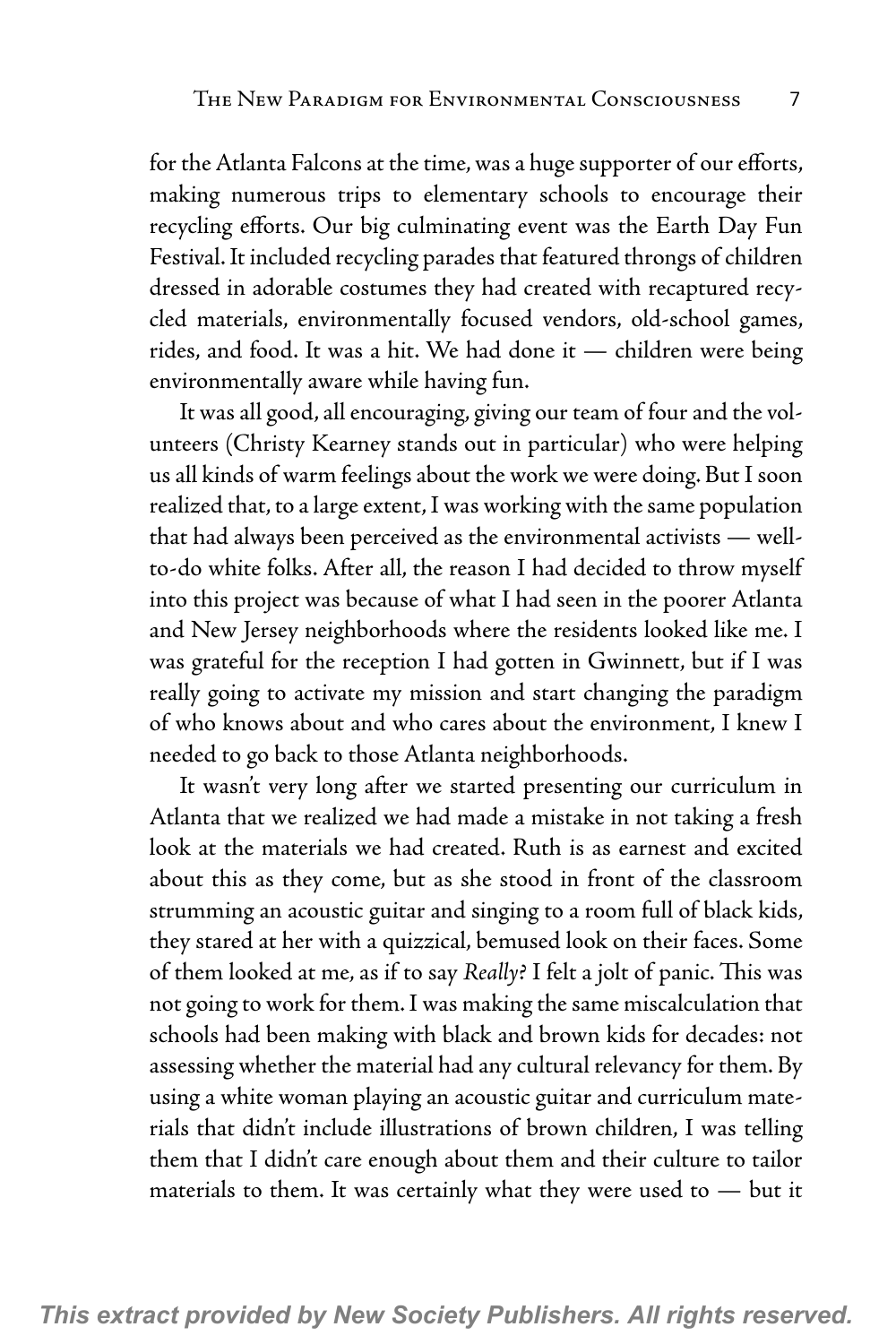was not a recipe for success in getting black children to take the material seriously.

Ruth and I went back to my dining room table and redid the curriculum materials. We changed the name of our central character, a detective investigating environmental questions, from Dolly to Dina, one that was a bit more culturally ambiguous. Instead of the acoustic guitar, we played hip-hop, neo-soul, and R&B music and incorporated the latest dances. We were telling the kids that we saw them; they were important. Making those cultural changes was so critical — it made a huge difference in our ability to reach the kids.

Over the past three decades, the environmental community has been dealing with a schism that has created two warring camps: black vs. white; environmental justice vs. conservation; upper-middle-class vs. poor (which usually means black, brown, and Native American). Two separate silos, warily watching each other, judging each other. But if we're really going to make change, we must have both sides dealing with both issues, fighting together. We can no longer afford this polarization and tunnel vision. The climate crisis is something that affects everyone; it's not an issue just for rich white folks. After all, studies have shown that when things like coastal flooding happen, communities of color around the world are more negatively affected. When a nasty storm rumbles into their town, they often don't have the resources to evacuate. They don't have the transportation or the money to live in a hotel somewhere or stay with relatives in a big house away from the danger. We really need to be more holistic in our view and approach to these issues.

I hate when someone introducing me says GYF is tackling environmental justice issues. That's not all we do by a long shot, but too many people when they see brown faces are trained to automatically think it's an environmental justice organization. I think it's somewhat condescending for both sides to think white people only care about polar bears and black people only care about environmental justice. Isn't it all about justice? We also care about the state of the planet. And I know plenty of white people who care about environmental dangers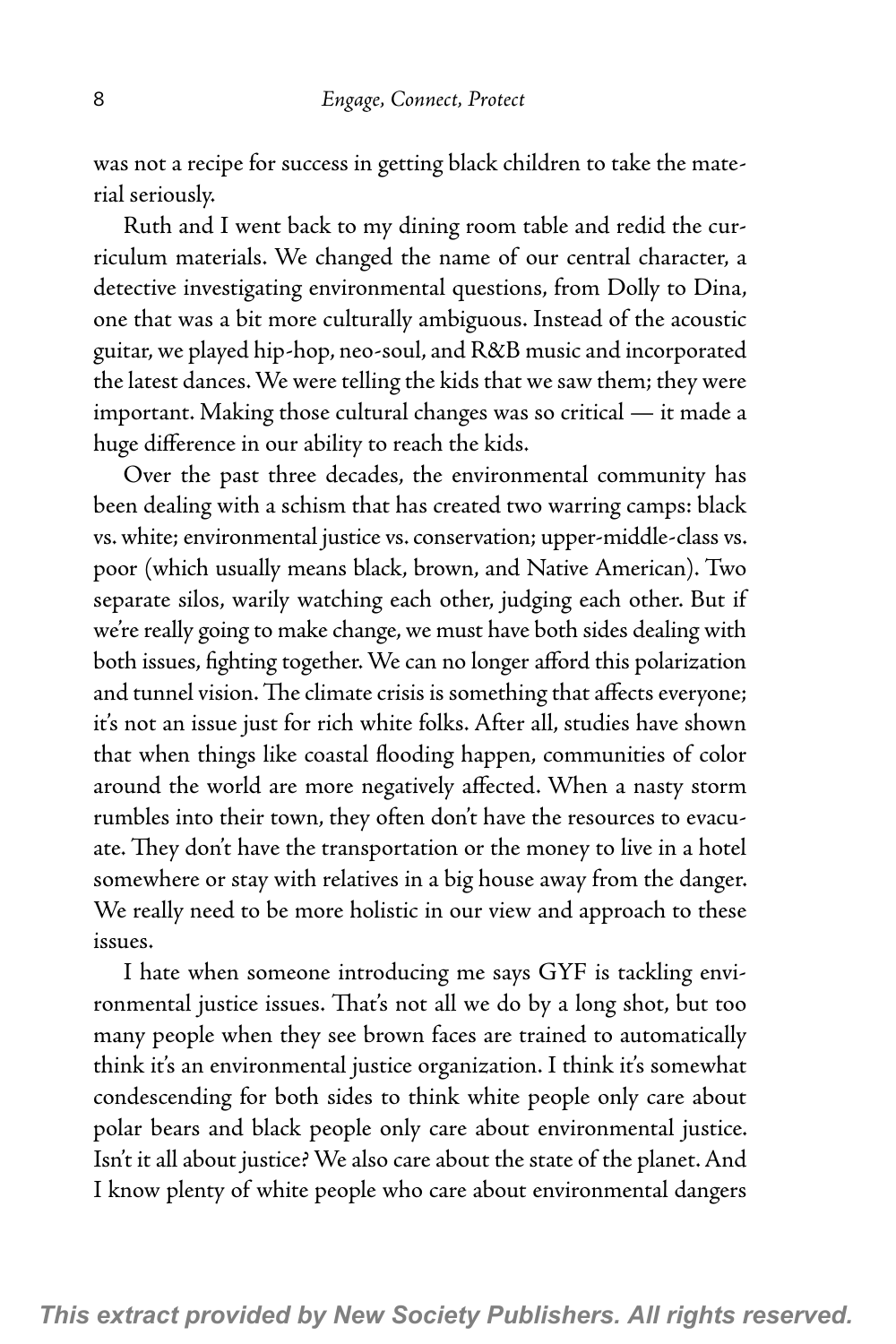disproportionately burdening communities of color. You can look at the way votes break down on environmental questions and bond referenda at the ballot box to see that, when asked, black and brown communities will vote overwhelmingly in favor of protecting the planet and creating more green spaces. In some ways, the voting on election day is often the purest way to assess how communities of color feel about these issues because typically they are confronting those ballot questions for the first time and haven't encountered fliers from the Democratic and Republican parties telling them how to vote. No, it's just that voting lever and their conscience and priorities at work. I'm well-versed on the major environmental questions of the day, but sometimes even I have to read through the question several times to understand what it's asking. Without prepping from my political party of choice, I have to dig down and assess how I actually feel about the issue. It's too late to consult Google to see how the liberals or conservatives are telling me to vote. Only in recent years has the data been aggregated to show that people of color are huge supporters and protectors of the environment. I find that information to be extremely empowering. You can no longer tell me I only care about food, housing, and education because of my skin color. That's the message I have gotten for too many years: Oh, the state of the planet isn't your issue, let us worry about that. You keep fighting poverty and racism. Now we are announcing to the world, Yes, we *do* care about where the park will be located and the healthiness of our food.

The next phase for GYF came when we realized that we could not only train youth of color to be stewards of the environment but also lead them into actual careers in the environment: engaging, important careers that could sustain them for the rest of their lives, in an area that had traditionally been shut off to people of color. This work has brought us some of our greatest successes as an organization; former GYF interns are serving as park rangers across the nation, or doing critical work in other sectors of the natural resource management field.

Frankly, it is through the environmental internships and careers that I have been able to get a lot of environmental justice folks interested in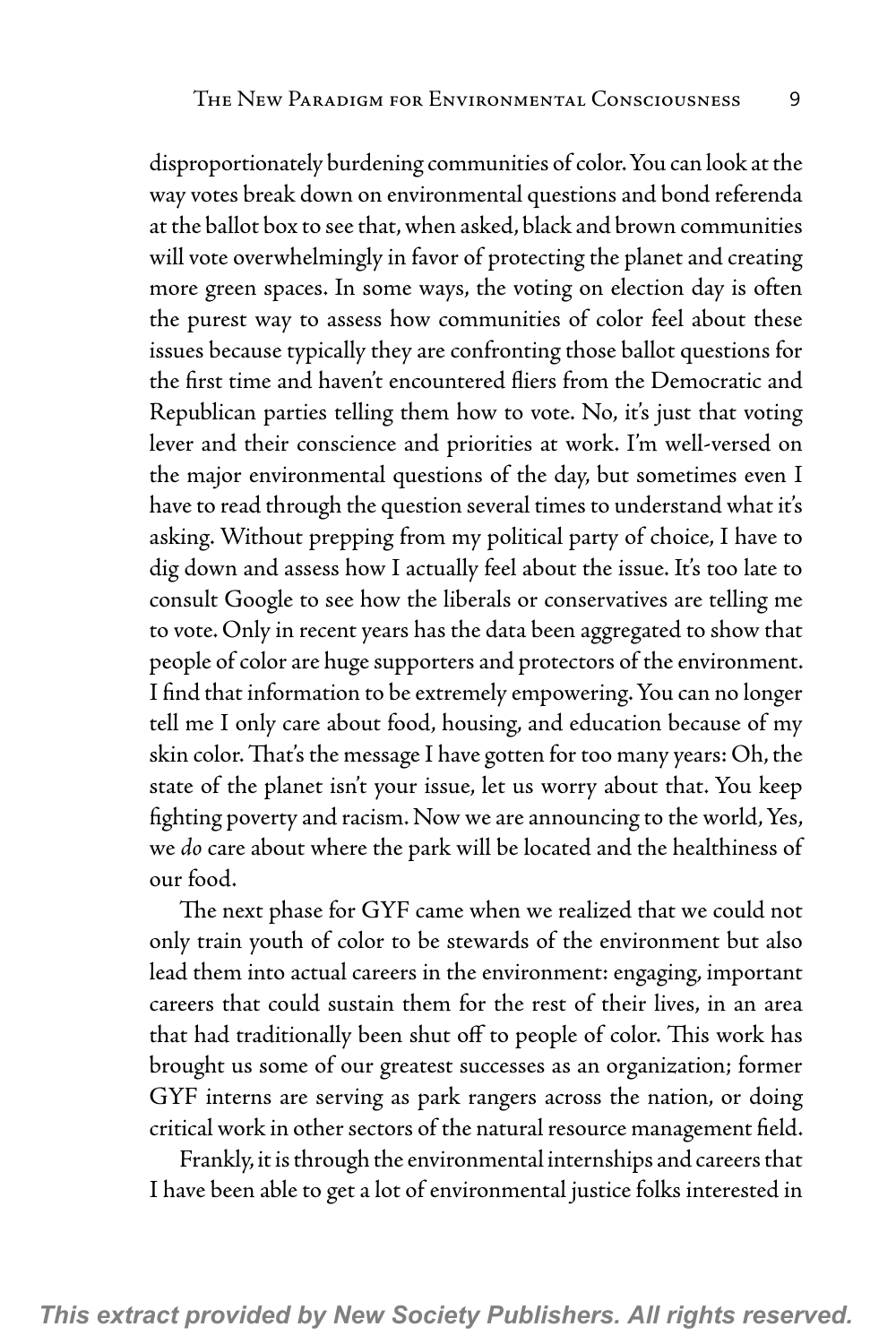the work that GYF does. If I say, Look at the enormous disparities in the racial breakdown of environmental careers, I'll immediately have their attention. They see that there are justice questions at play over here as well. When it comes to internships and careers, it's all a question of access. Once you give youth of color access to this world and show them what's possible, they jump at the chance. I understand that because it happened to me as well. As a student, I had no idea these were fields I could pursue. I went into law, the logical end result in my mind of the path laid before me throughout my schooling. It was part of the equation for a girl from a solid middle-class black family: a good education leading to a good job and a good career. Environmentalism was quite far from my post-secondary radar screen. I'm not even sure how my parents would have reacted if my 23-year-old self had pronounced that I was going to be an environmental attorney.

With our students, the words of the astronaut/teacher Sally Ride apply quite profoundly: "You gotta see it to be it." First you must have access to it for you to know it even exists. Once you see it but you don't see anybody who looks like you doing it, it likely won't resonate with you. When we get our interns working in national forests and national parks giving them exposure to careers in natural resource management, they quickly become models to the people visiting the parks. Last summer, through a program birthed in 2012 by my husband James and George McDonald — the Youth Program Director (now more aptly called a friend) at the National Park Service (NPS) — called HBCUI (Historically Black Colleges and Universities Internship program), we had 50 interns working in national parks where African Americans have left indelible contributions. Places like Tuskegee National Historic Site and Martin Luther King Jr. National Historical Park, and some of the country's most popular national parks, such as Yellowstone, Yosemite, Grand Canyon, and the Everglades. Millions of visitors, including many children, passed through those parks during the summer, each of them observing brown people working at the sites. That single encounter changed or formed each child's view of who could work in those places — the green and gray uniform of the NPS reflecting back a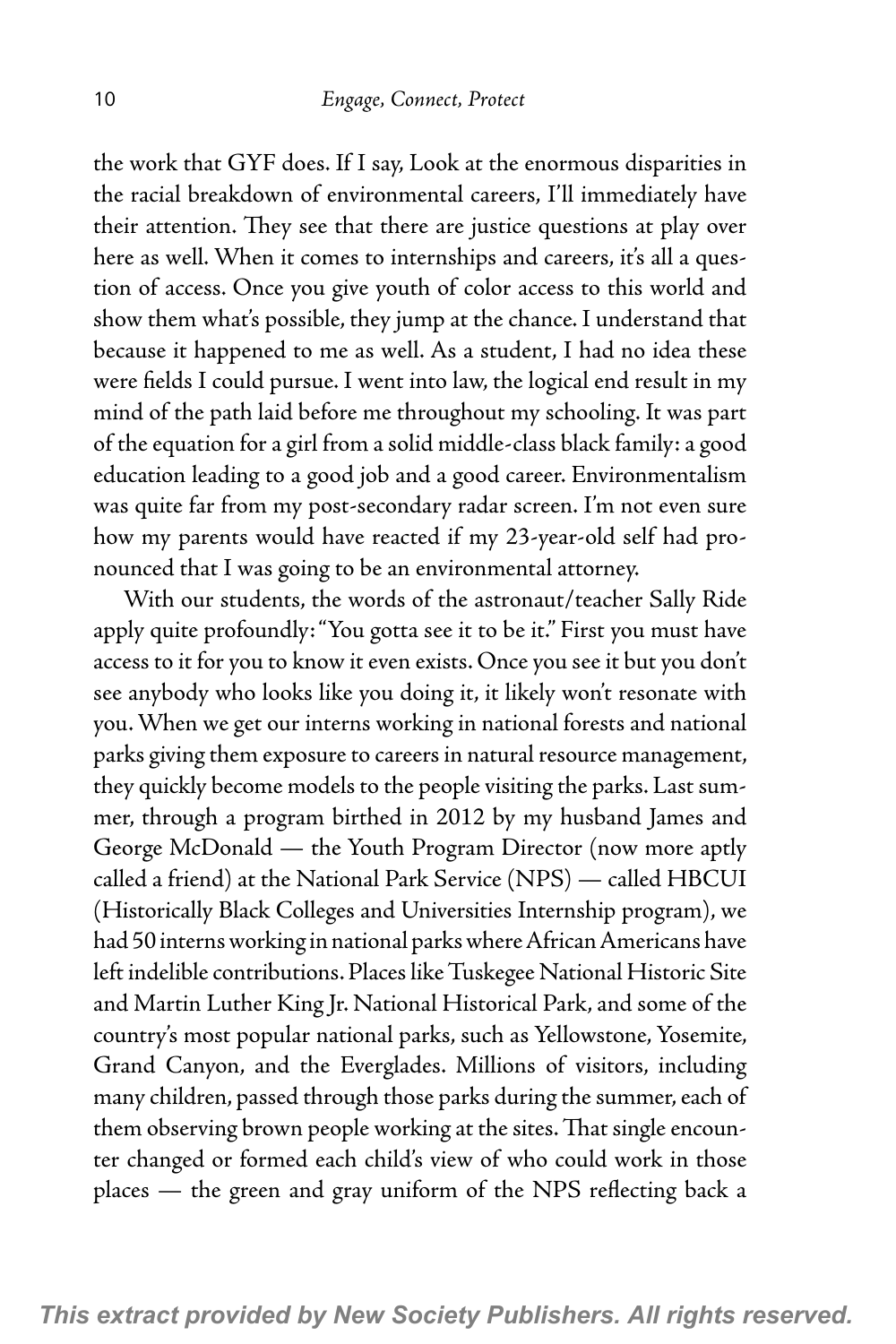

*Nicole McHenry, National Park Service; George McDonald, National Park Service; Angelou Ezeilo and James Ezeilo, Greening Youth Foundation, at HBCUI 2018 Career and Leadership Workshop in Tuskegee, AL.*  Credit: Eboni Preston

gleam in the eye of that child of color who, perhaps much to his parents' dismay, just happens to love working outdoors with plants and animals. A decade or two later, this encounter could result in that child donning the NPS uniform himself, pursuing a career working with endangered species, or maybe ecology or botany.

I have to address here an issue that I've discovered over the last couple of decades working in the environmental space. For many black people, especially older generations, the outdoors conjures a lot of historical negativity that they'd rather forget — merciless toil in endless fields under a brutal sun; night riders wielding shotguns and menace; rapes and lynchings possibly waiting at the next curve in the road. Even before our ancestors were brought here shackled in the holds of ships, in West Africa we traded stories of scary beings in the woods, keeping many people from venturing outside at night. Many of these myths and stories are still told in Africa and in the Caribbean. This unrest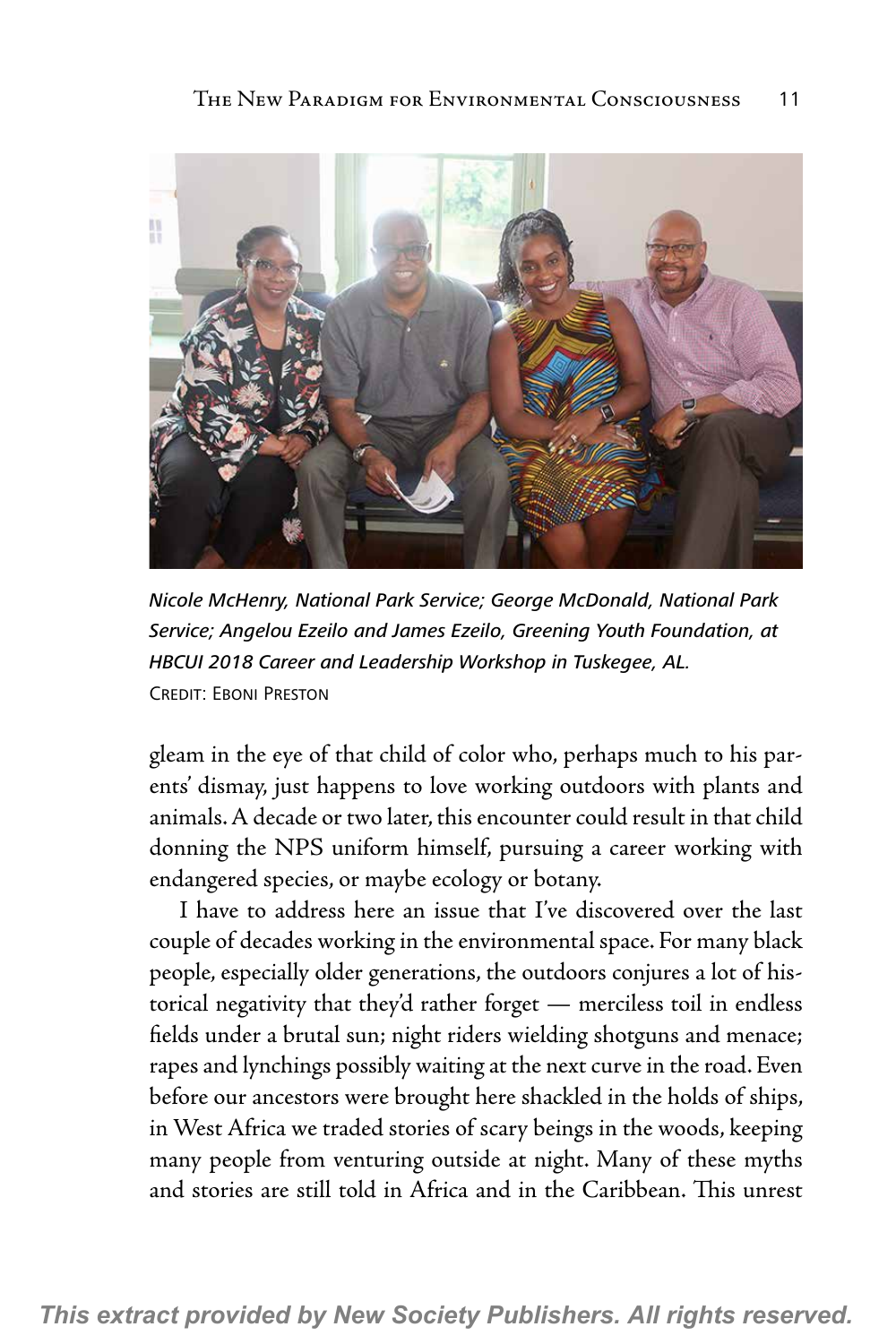and fear sits in our bones like a congenital disease, to be foisted onto the next generation. Carolyn Finney, a professor at the University of Kentucky, persuasively probed this phenomenon in her 2014 book, *Black Faces, White Spaces: Reimagining the Relationship of African Americans to the Great Outdoors*. Finney claims that the legacies of slavery, Jim Crow, and racial violence have shaped our cultural understanding of the outdoors and our view of who should and can have access to natural spaces.

We see this every year with each new group of interns, hear it in the voices of their parents when they're asking us questions about their children's safety in these far-flung parks surrounded by white people. We have their babies, and we're sending them to places they've never been before themselves. They call us and say, "Is my baby safe? Are they going to be okay?" In some of these parks, there's virtually no cell phone coverage, so they can't get hourly check-ins once their child is gone. We find ourselves doing a lot of counseling and consoling with the parents. In effect, we're rewriting that family's entire idea of the outdoors as a dangerous space, shifting the paradigm completely by saying it's okay to be in those places. As of 2018, we had sent more than 5,000 interns into national parks and forests across the country, and wonderfully, easily 85 percent of them reported having positive experiences. Many of them now even bring their families back and have picnics with their parents and their aunties and their grandparents. They send us pictures all the time. Their decision to become interns through GYF has a mushrooming effect on everyone in their lives, rippling outward and touching black folks across the land.

I understand the apprehension of the parents. It comes from not knowing, from their unfamiliarity with these outdoor places and spaces. With two children of my own, I know it's a parent's job to be leery of the unknown even when your child is moving blissfully ahead without a care — sometimes you're leery *because* your child is blissfully uncaring. After the internship is over, many parents are not entirely comfortable with their child announcing that they want to pursue an environmental career, thinking: Is that good and stable enough?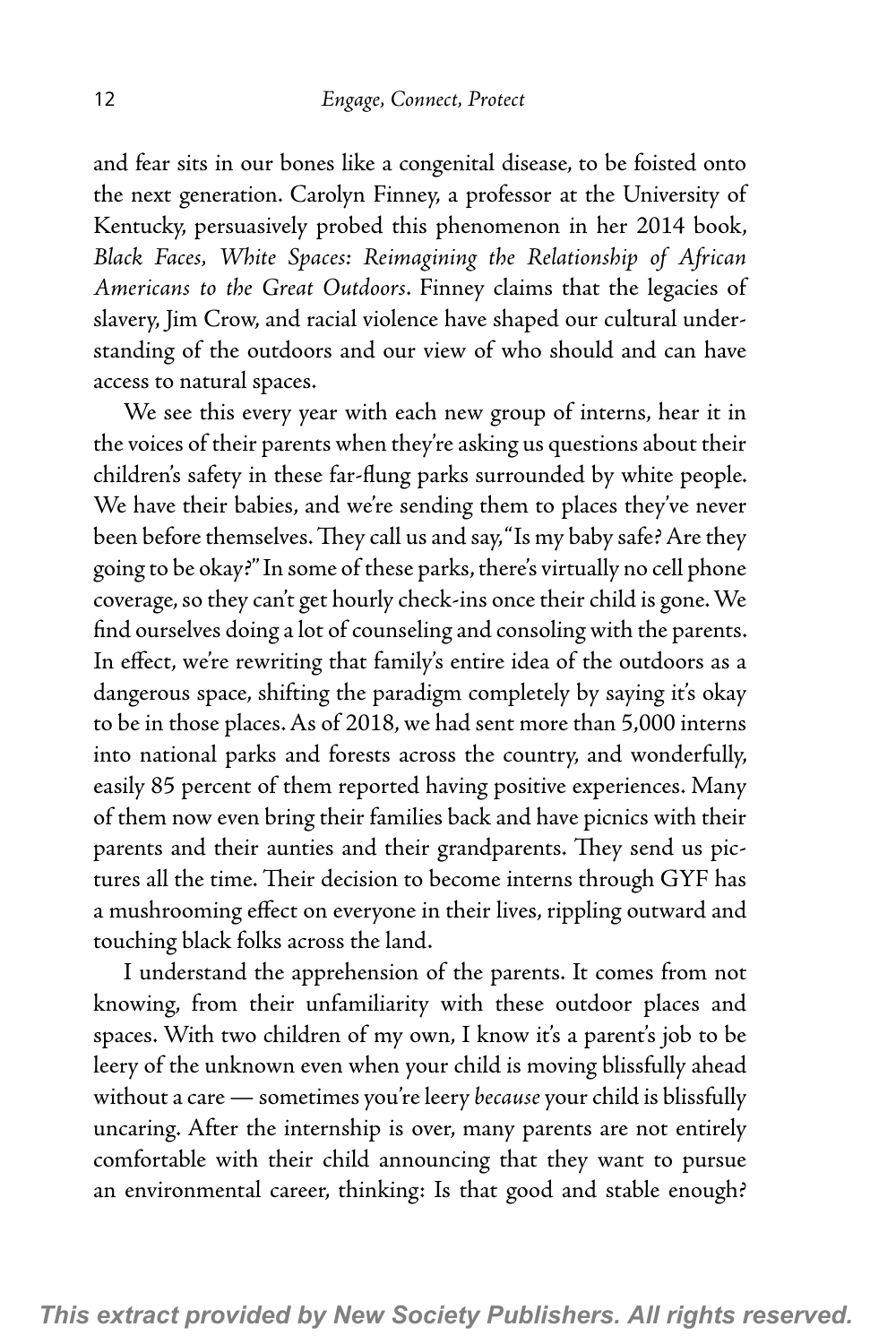Can you make enough money doing that? That's why the exposure and education are crucial for everybody in the community. We need to send out the word that careers in natural resource management can be added to the list of good stable jobs.

It has been interesting for us to see that these federal land management agencies need us perhaps even more than we need them. For too long, they were focused on one demographic: middle-class white males. But now those long-time white male rangers are retiring and the agencies are having a difficult time finding enough candidates to fill their positions. The National Park Service, Forest Service, Bureau of Land Management, and other federal land management agencies are discovering all of this hidden talent among young people they never before considered. Through GYF, they have tapped into a new wellspring. The agencies are thrilled to find out that these young people are fantastic workers. We know because after a summer with GYF interns they call us back and eagerly ask for more. For instance, we partnered with organizations in the West that fight forest fires because we were interested in showing them that African American males are ideal for hiring. Many of the guys (in some cases, ladies) from some of the toughest neighborhoods in the country were perfect workers for the task at hand: ambitious, athletic, and fearless.

Of late, we have set our sights on another lily-white corner of the environmental world: the outdoor retailer industry. These companies have long been connected to federal land management agencies because they provide gear that outdoor enthusiasts and workers need when toiling outside in all kinds of conditions. If you look around at the workforce of these companies, you see the same homogeneity that plagued the federal agencies. Their demographics were a perfect mirror of each other, except one was private and one was public. The retailers are driven by an added incentive that doesn't enter into the federal agency picture: the profit motive. They are eager to sell their wares to large and growing demographics that they hadn't yet connected with, namely communities of color. But it seems they hadn't realized that if they wanted to sell to these communities, perhaps it might be helpful to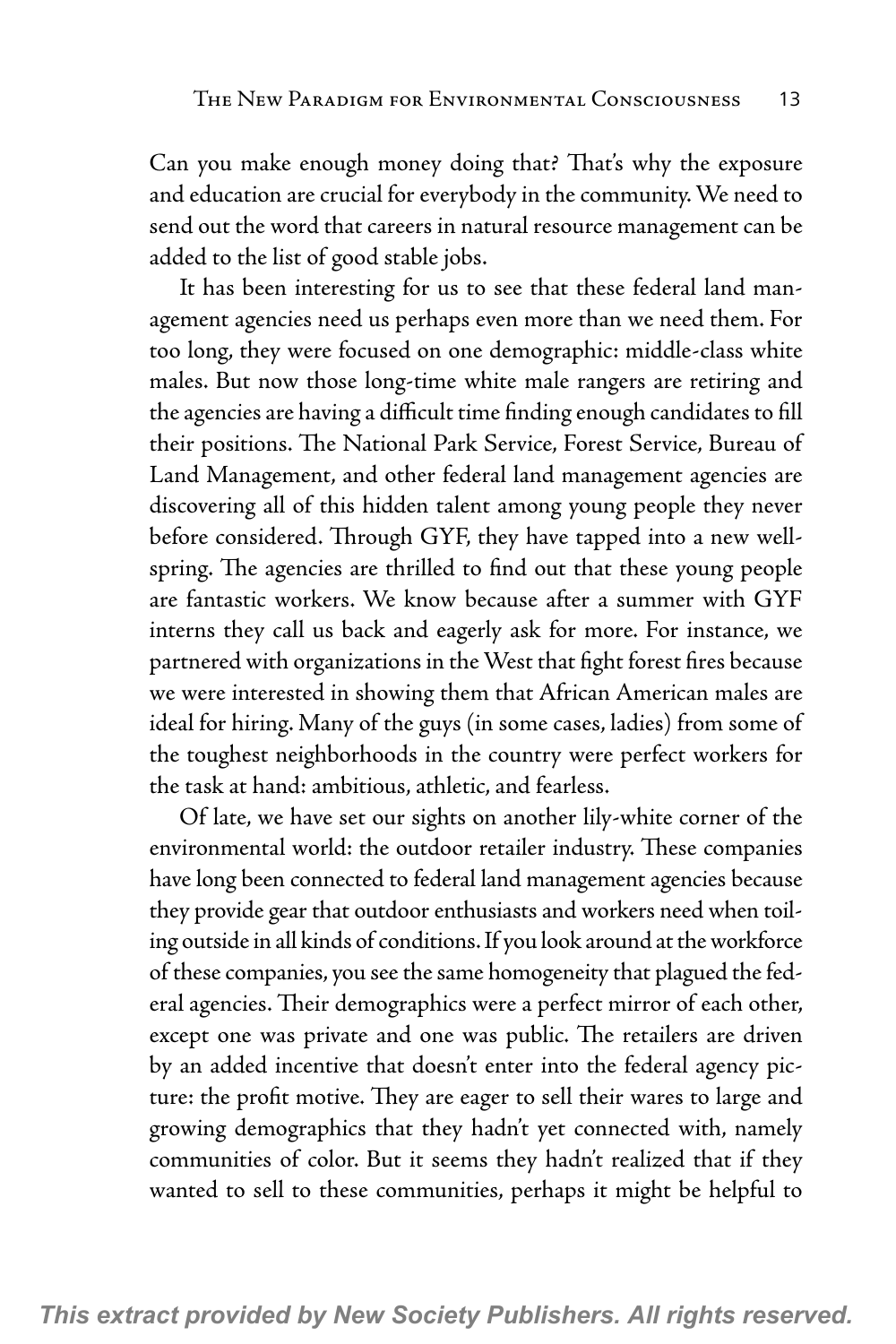employ some of their members. At least that's me giving them the benefit of the doubt. It seems they hadn't yet made this connection, though it's always possible that they just weren't interested in hiring members of these communities. I have to admit I am still stunned by how overwhelmingly white these companies are at this rather late date, closing in on 2020. We have been in discussions with their representatives about creating internships to include young people of color. Progress has been slow but steady. Admittedly it is not easy, but we all must try a little harder — after all, it has taken decades to create the scenario we have today. Some companies that are new to the scene, like Wylder Goods, inherently get it. Other more established ones, like the North Face, are starting to make more of the connection. These companies understand the economic and social benefits of diversity and inclusivity.

It's fascinating because if you polled the executives from this industry, a vast majority of them would probably consider themselves to be politically liberal and aware. To use a popular term, they might consider themselves *woke*. But somehow they forgot to apply that liberalism to their workforce. I get it — kinda. It's comfortable to be surrounded by people who look like you, who think like you, who like the same food, the same music. It's easy. It's more work to include people who may have different preferences for food, music, and vacation destinations.

I had an extremely unsettling experience when I attended a retreat for the Trust for Public Land out in Sonoma County, California. One early morning, a colleague and I decided to take a walk. In an attempt to get some exercise, we were briskly walking down the street from our hotel, enjoying the lovely surroundings, deep in conversation about our personal lives and our families. Out of nowhere, a white woman drove by in a Ford Element SUV (orange; I will never forget that color) and shouted, "Go home!" I was stunned. Napa Valley's beauty instantly turned ugly and sinister. When I got back to the retreat and reported what had happened, my co-workers were somewhat surprised. But I needed to get out of there. I called my husband immediately because the plan was for him to meet me in Napa Valley for a mini-vacation. However, I wanted no part of the place, so I packed my bags and within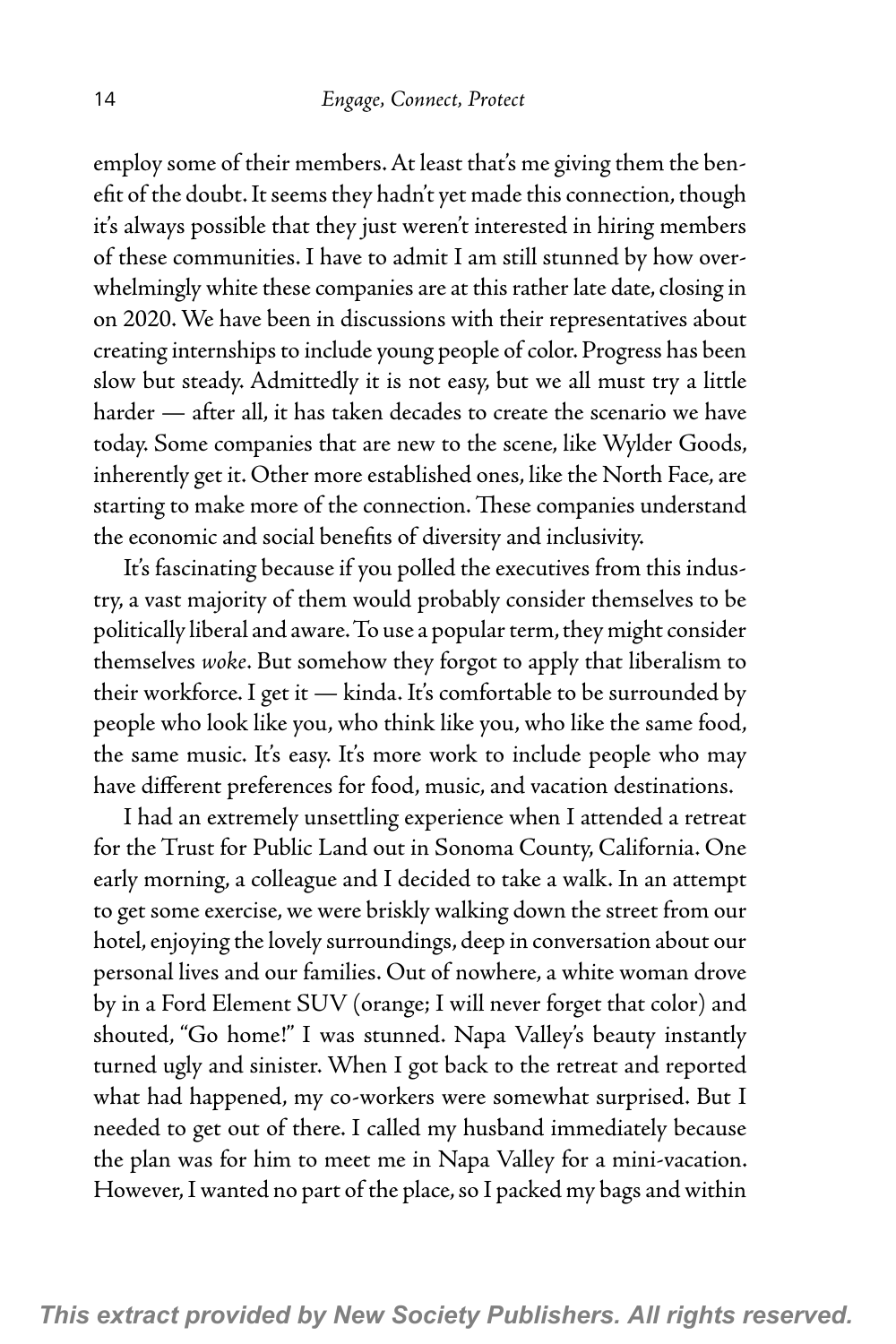a couple of hours was headed to the airport to fly back to Atlanta. I later told my colleagues that they need to think very hard about the kinds of places we go for our retreats in the future — and of course this area in Sonoma County should be snatched off the list immediately. Their response? Blah, blah, blah. A lot of lip service. But the point is that they now needed to start considering such issues so that someone like me could be as comfortable as they were.

I know this part of the story gets really complicated. See, TPL has a great mission of conserving land for the public. In fact, I am appreciative of TPL, because I found them after working for the government, which I knew was not the answer for me. The national NGO really gave me my wings and perspective, and I will always be thankful. However, working for them and other environmental NGOs also emphasized the incredible polarity that exists in the conservation world. Particularly, I got a certain understanding of the white liberal world. Whenever things would get racially uncomfortable at the workplace, it would often be written off as an exaggerated aberration: "Surely you misunderstood his/her intention …" or "Let's not lose sight of the issue at hand."

It was very frustrating navigating the workplace environment because I knew race was always something people did *not* want to discuss. But, how could we ever move beyond the discomfort if no one was willing to talk about it? My most hated phrase was "Angelou, I don't even see color — we all look the same." Really? In short, I knew I needed to leave this work world so that I could actually breathe. Most importantly, I wanted to make sure that no young brown person in the future with an interest in an environmental field had to exist in this schizophrenic workplace.

But I know I can't present an angry face to the world. I've spent too many years of my adult life observing the peril that angry black women encounter in professional spaces. Often we encounter the same peril whether we're angry or not. I can be literally melting inside from the angry heat I'm feeling, but I know I must keep it hidden. They don't want to see Angry Angelou. She won't help anybody. I know I have to present Smiling Angelou. She makes big moves. I can't say to them,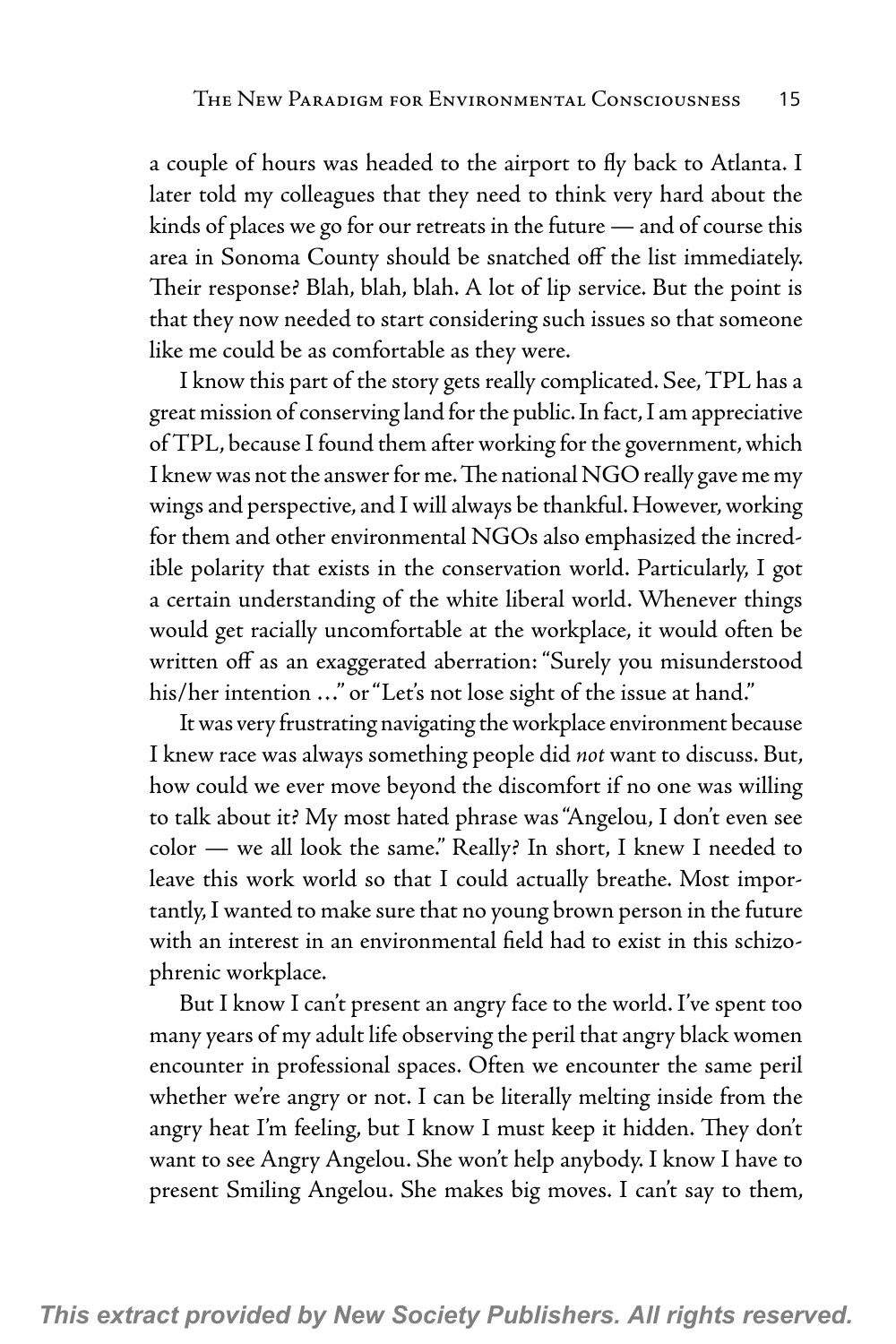"You know what? It's 2017 and everyone in this room is white! You don't see a problem with that?" Even if I'm thinking that, it has to come out like this: "I understand that you looked up and realized you weren't being as intentional about diversity as you needed to be and about having other perspectives around the table. Okay, so let me help you be more representative of the world we all live in."

It reminds me of scenes from the television show *Black-ish* with Anthony Anderson and Tracee Ellis Ross. They do a great job of depicting the comfort that white characters have around each other at the advertising agency where Anthony's character works — and the unease they have talking about anything related to race. It might be comedy, but for many African Americans who work around white people, unfortunately those scenes are all too real. That's what drives many of us out of corporate America and turns us into entrepreneurs — exhaustion, frustration, resignation.

I was proud when a group of GYF interns learned very early that they didn't necessarily need corporate America. We had trained these young adults in our Urban Youth Corps to work in urban agriculture and landscape management, but when they finished the program, they couldn't get jobs. Although this demographic was receiving incredible training and certifications in various areas, not many sectors had actual jobs waiting for them. So, in many cases, these young adults didn't stop there; they created their own businesses. They said we have the skill set now, so why are we waiting to get hired? There are reams of data showing that entrepreneurship among African American women is flying off the charts. This feeling of us not being included or accepted is giving birth to wonderful new businesses.

We know that much of this is slow work, transforming one person, one company, one neighborhood at a time. For instance, I'm seeing the black community beginning to embrace the idea and necessity of healthy eating. When I was on a panel, I heard someone say, "Healthy people are happy people — and happy people want to make the world a better place." I got excited about that line. Black communities are beginning to insist that they have access to locally grown food. It's becoming chic